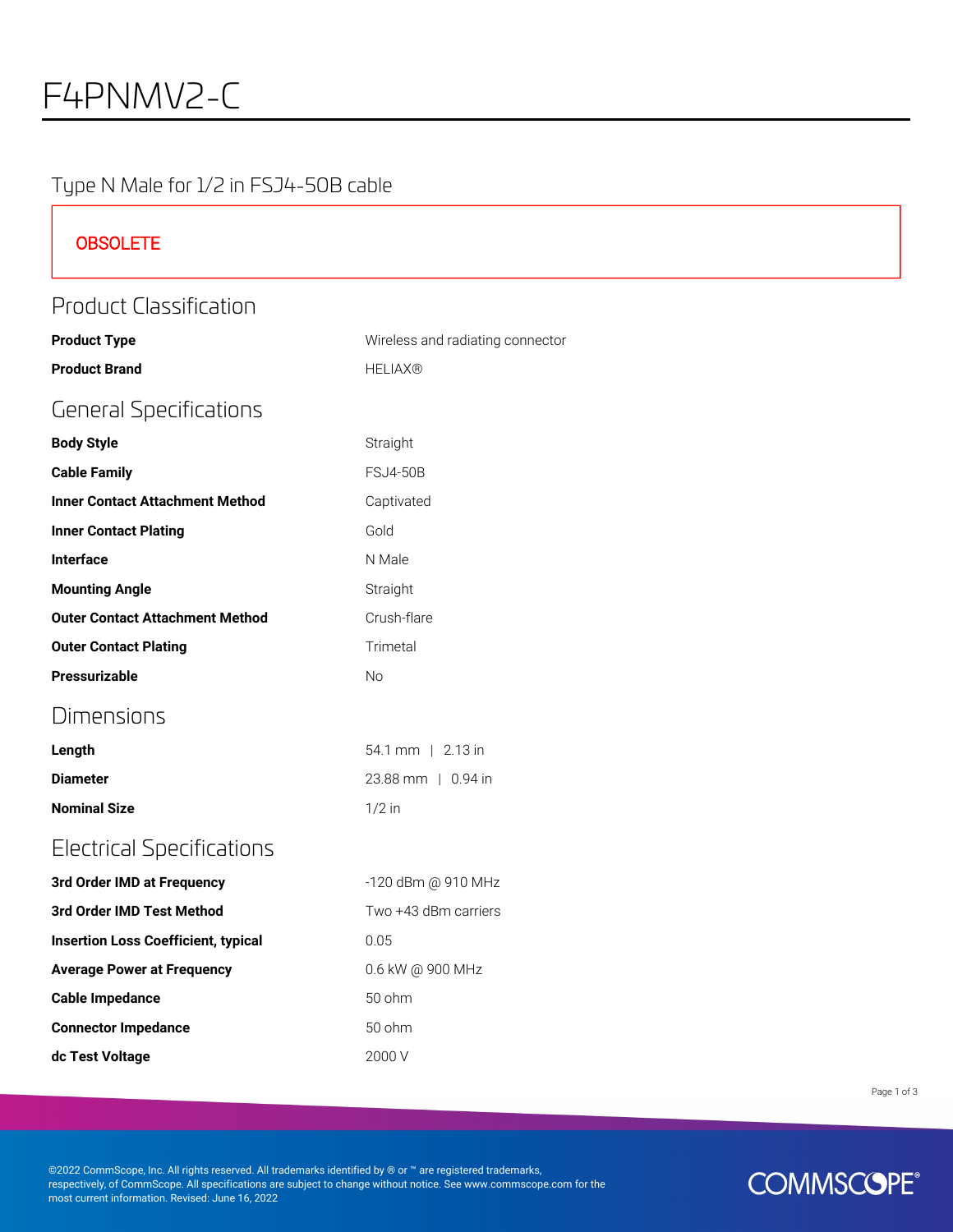# F4PNMV2-C

| <b>Inner Contact Resistance, maximum</b> | 2 m0hm             |
|------------------------------------------|--------------------|
| <b>Insulation Resistance, minimum</b>    | 5000 MOhm          |
| <b>Operating Frequency Band</b>          | $0 - 10200$ MHz    |
| <b>Outer Contact Resistance, maximum</b> | $0.3 \text{ mOhm}$ |
| <b>Peak Power, maximum</b>               | 10 kW              |
| RF Operating Voltage, maximum (vrms)     | 707 V              |
| <b>Shielding Effectiveness</b>           | $-110$ dB          |

### VSWR/Return Loss

| <b>Frequency Band</b> | <b>VSWR</b> | Return Loss (dB) |
|-----------------------|-------------|------------------|
| $0 - 1000$ MHz        | 1.065       | 30.04            |
| 1000-3000 MHz         | 1.106       | 25.96            |
| 3000-4000 MHz         | 1 29        | 18               |
| 4000-5000 MHz         | 1.68        | 12               |
| 5000-10200 MHz        | 1.93        | 10               |

### Mechanical Specifications

| <b>Attachment Durability</b>               | 25 cycles                                   |
|--------------------------------------------|---------------------------------------------|
| <b>Connector Retention Tensile Force</b>   | 889.64 N   200 lbf                          |
| <b>Connector Retention Torque</b>          | 4.07 N-m   35.996 in lb                     |
| <b>Coupling Nut Proof Torque</b>           | $1.7 N-m$   15.002 in lb                    |
| <b>Coupling Nut Retention Force</b>        | 444.82 N 1 100 lbf                          |
| <b>Coupling Nut Retention Force Method</b> | MIL-C-39012C-3.25, 4.6.22                   |
| <b>Insertion Force</b>                     | $66.72 N$   15 lbf                          |
| <b>Insertion Force Method</b>              | MIL-C-39012C-3.12, 4.6.9                    |
| <b>Interface Durability</b>                | 500 cycles                                  |
| <b>Interface Durability Method</b>         | IEC 61169-16:9.5                            |
| <b>Mechanical Shock Test Method</b>        | MIL-STD-202F, Method 213B, Test Condition C |

### Environmental Specifications

| <b>Operating Temperature</b>            | -55 °C to +150 °C (-67 °F to +302 °F) |
|-----------------------------------------|---------------------------------------|
| <b>Storage Temperature</b>              | -70 °C to +150 °C (-94 °F to +302 °F) |
| <b>Attenuation, Ambient Temperature</b> | 20 °C $\pm$ 68 °F                     |

Page 2 of 3

©2022 CommScope, Inc. All rights reserved. All trademarks identified by ® or ™ are registered trademarks, respectively, of CommScope. All specifications are subject to change without notice. See www.commscope.com for the most current information. Revised: June 16, 2022